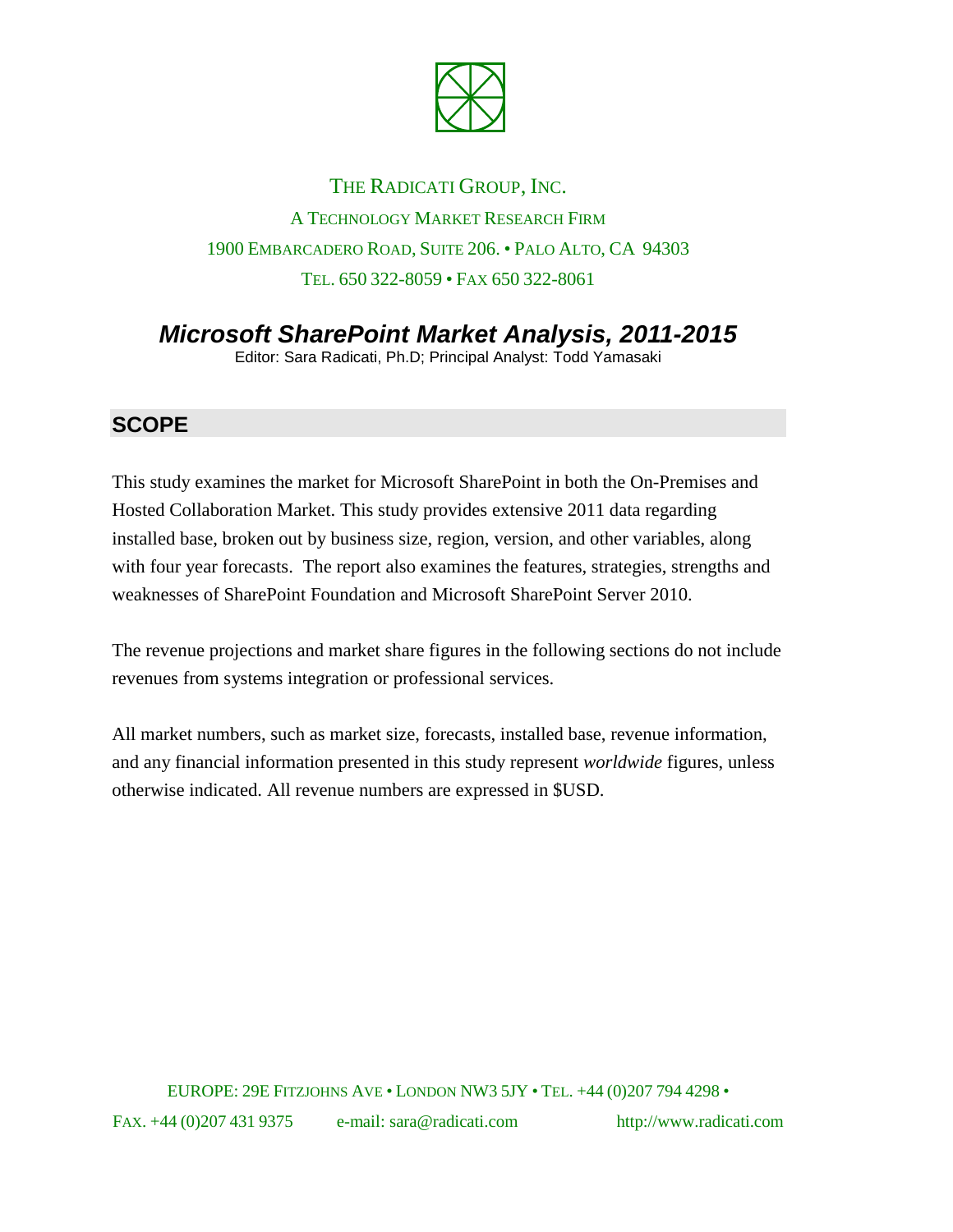## **METHODOLOGY**

The information and analysis in this report is based on primary research conducted by The Radicati Group, Inc. It consists of information collected from a variety of on-going surveys.

Secondary research sources have also been used, where appropriate, to cross-check the information collected. These include company annual reports and market size information from various market segments of the computer industry.

## **EXECUTIVE SUMMARY**

- This report examines the penetration of Microsoft SharePoint in both the On-Premises and Hosted Collaboration Market.
- Throughout this report, the term Microsoft SharePoint is used to encompass the whole range of SharePoint products comprised of: SharePoint Foundation and SharePoint Server.
	- o *Microsoft SharePoint Foundation* refers to the whole SharePoint Foundation family, including: SharePoint Team Services, Windows SharePoint Services 2.0, Windows SharePoint Services 3.0, and Microsoft SharePoint Foundation 2010, unless otherwise stated.
	- o *Microsoft SharePoint Server* refers to the whole Microsoft SharePoint Server family, including: SharePoint Portal Server 2001, SharePoint Portal Server 2003, Microsoft Office SharePoint Server (MOSS), and Microsoft SharePoint Server 2010, unless otherwise stated.
- SharePoint Foundation 2010 is the new version of Windows SharePoint Services (WSS). SharePoint Foundation is a free, web-based platform that provides content management and basic team collaboration services. SharePoint Foundation is an entry-level solution intended for smaller-sized businesses. SharePoint Foundation enables users to access and share documents, organize schedules, and participate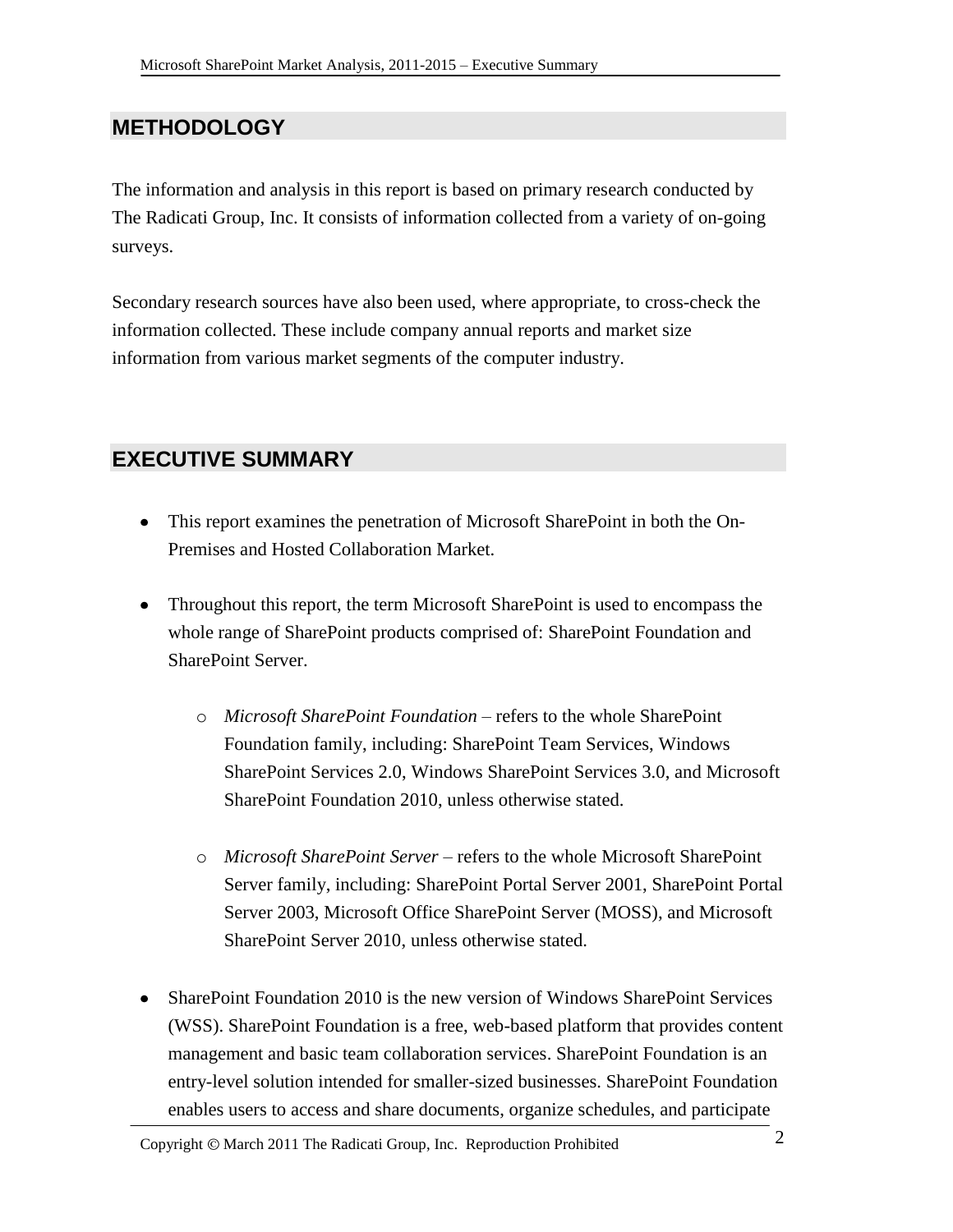in discussions through several different media such as team workspaces, blogs, wikis, and document libraries. SharePoint Foundation is also the underlying foundation for Microsoft SharePoint Server 2010.

- o Nearly half of all businesses cite "Document Collaboration" as the most often used feature within SharePoint Foundation. Integration with Microsoft Office applications such as Word, Excel, PowerPoint allow users to collaborate on documents, spreadsheets, and presentations. Users can check-in and check-out files and co-author with colleagues for increased efficiency.
- Microsoft SharePoint Server 2010, previously known as Microsoft Office SharePoint Server (MOSS), is Microsoft's latest collaboration product. Microsoft SharePoint Server brings together several different solutions to provide a unified infrastructure, on-premises or in the cloud. Microsoft SharePoint Server builds on SharePoint Foundation and is comprised of six key components: Sites, Communities, Content Search, Insights, and Composites.
	- o Communities is the most popular component of SharePoint Server. End users have demanded features that more closely mirror popular consumer social networks such as Facebook. Microsoft greatly improved the social features within SharePoint Server 2010 compared to what was available within Microsoft Office SharePoint Server 2007. The Communities component works to bring colleagues together based on areas of expertise and past experience. Users can also share personal information, upload pictures, and provide presence information.
- Figure 1, shows the current and forecasted distribution of Microsoft SharePoint Foundation seats by Business Size in 2011 and 2015. *(Note: This includes businesses currently using any version of the SharePoint Foundation family: SharePoint Foundation 2010, Windows SharePoint Services (WSS) 3.0, Windows SharePoint Services 2.0, and SharePoint Team Services.)*